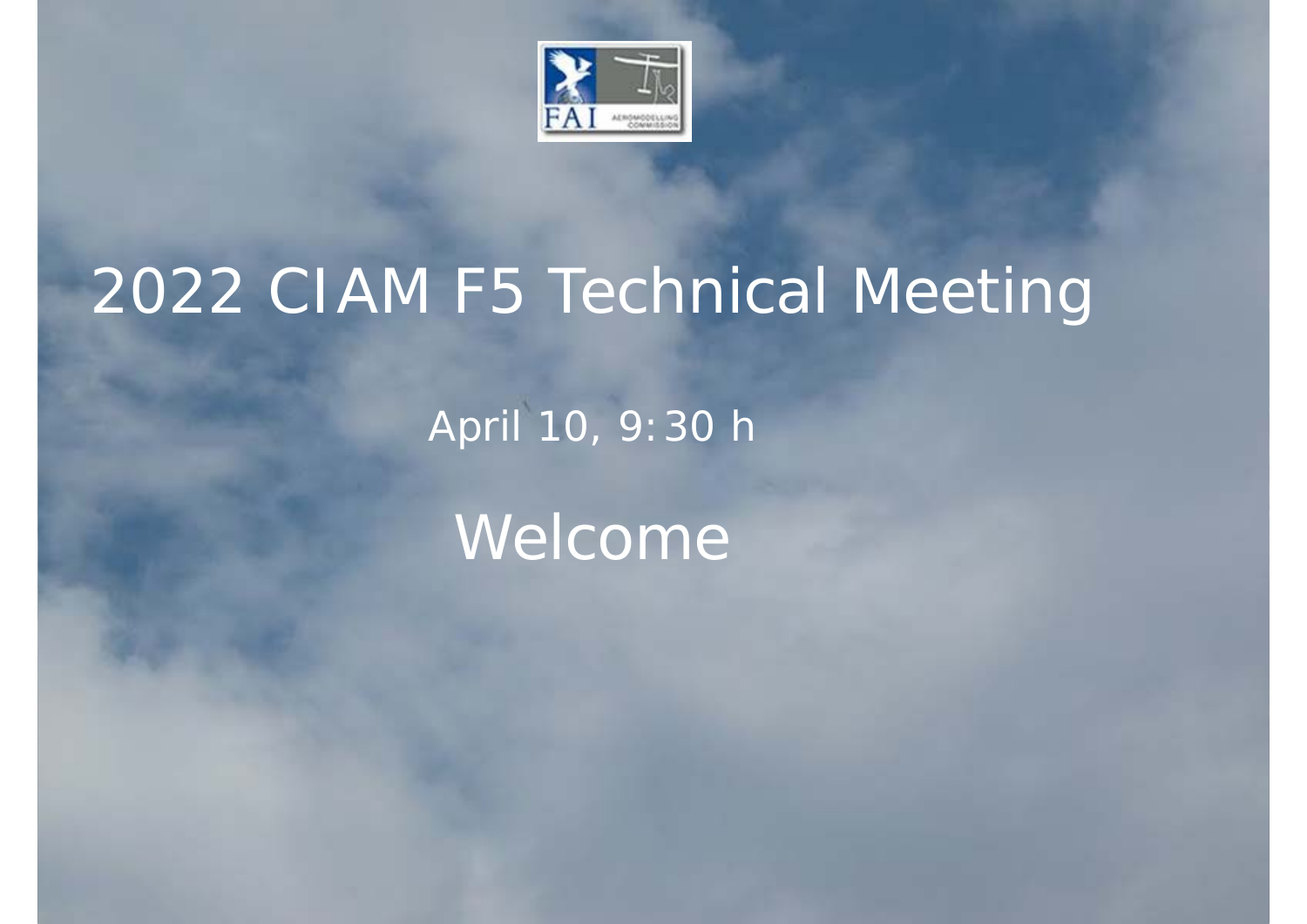

#### F5B – RC Electric Multi Task Gliders a) 5.5.4.6 Duration and Landing Task S/C F5/USA

*Modify a) and b) as shown below. The intention is to remove the double penalty:* 

a) This task must be completed within 600 seconds from the moment the audio signal is given at the conclusion of the distance task.

b) The competitor has to decide how much and how often he will switch on the motor. can run the motor as often or as long as necessary to complete the duration task. Energy consumption limits/penalties will apply as outlined in 5.5.4.1

S/C Voting: 3 yes – 1 no – 6 abst. (F5B-experts)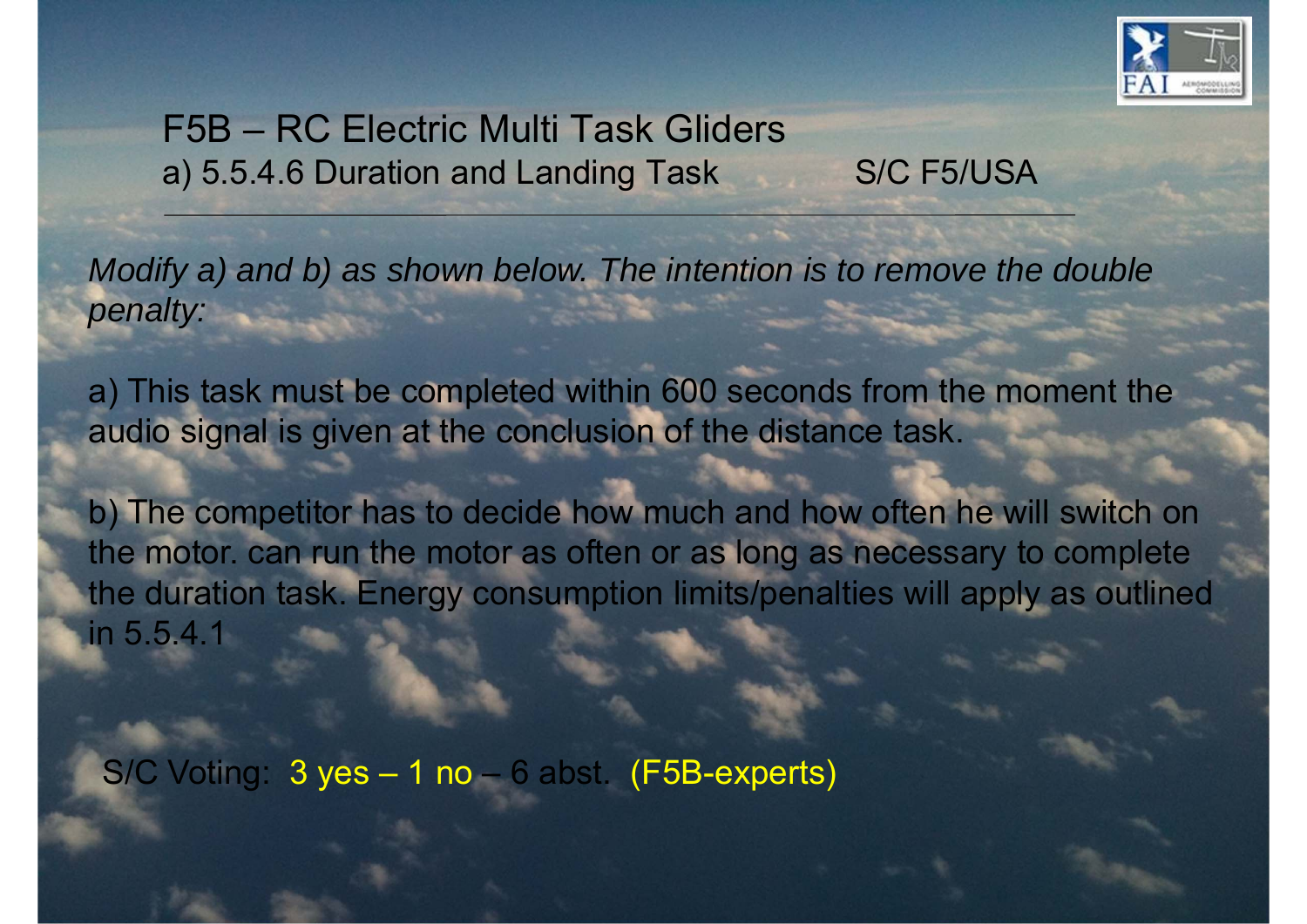

F5F – RC 6 Cell Electric Powered Motor Gliders b) 5.5.8.1 Model Aircraft Specifications. NED

*Amend paragraph 5.5.8.1 as follows:* 

Minimum weight (ready to fly) 1500g

.

**Minimum weight without battery 1000 g**

Reason: Better aligned with F5B class. Also to be considered in conjunction with the proposal to allow models with >26,66 dm2 wing surface area into the class. Refer to Item d).

S/C Voting: 4 yes – 1 no – 5 abst. (F5B/F-experts)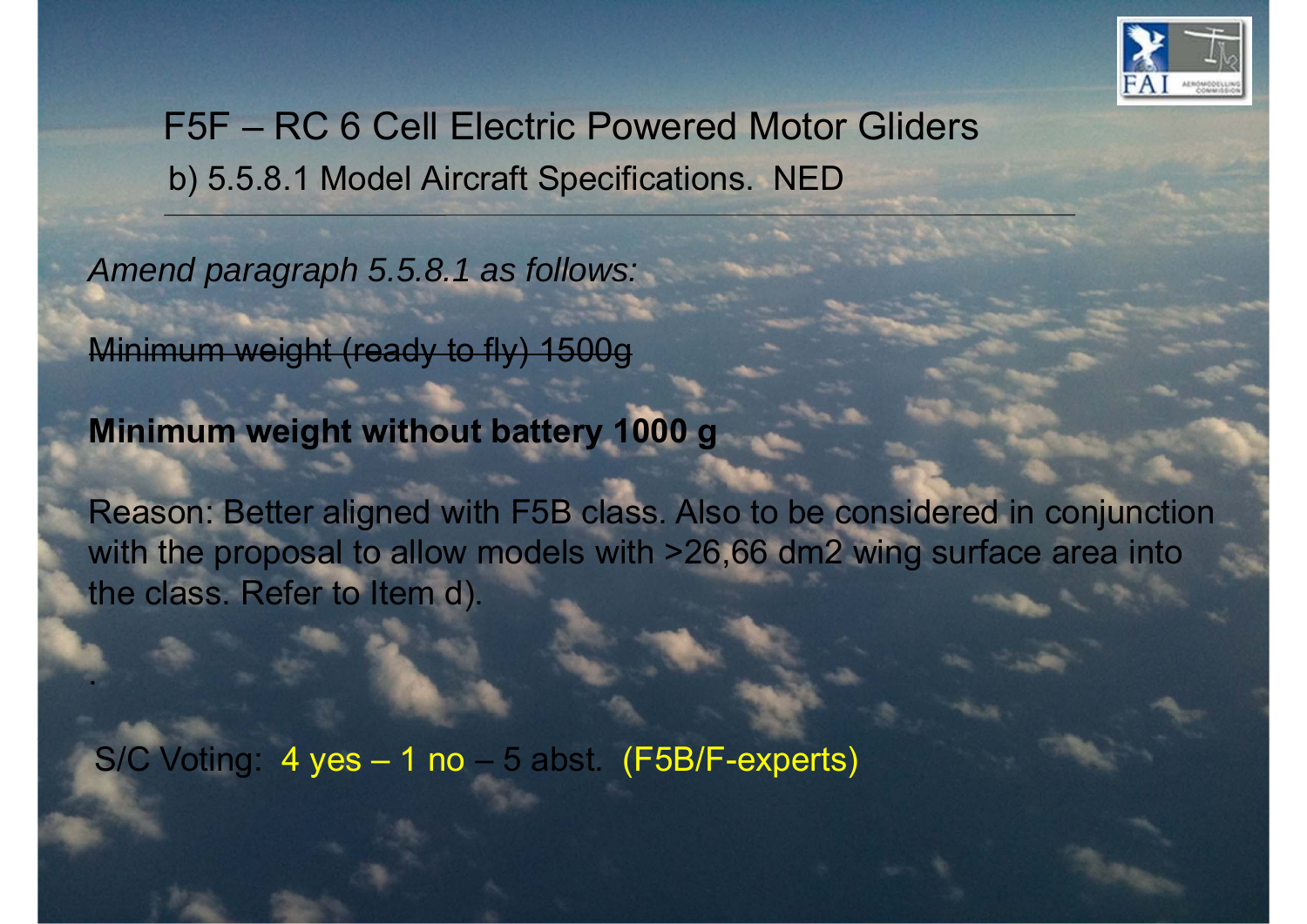

F5F – RC 6 Cell Electric Powered Motor Gliders c) 5.5.8.1.b) Model Aircraft Specifications. NED

*Amend paragraph 5.5.8.1 by deleting text as follows:* 

Maximum surface loading 75 g/dm 2

Reason: The maximum surface loading is specified in 5.5.1.3 and does not need to be repeated. See below:

5.5.1.3 General Characteristics RC Electric Powered Motor Gliders

S/C Voting: 4 yes – 1 no – 5 abst. (F5B/F-experts)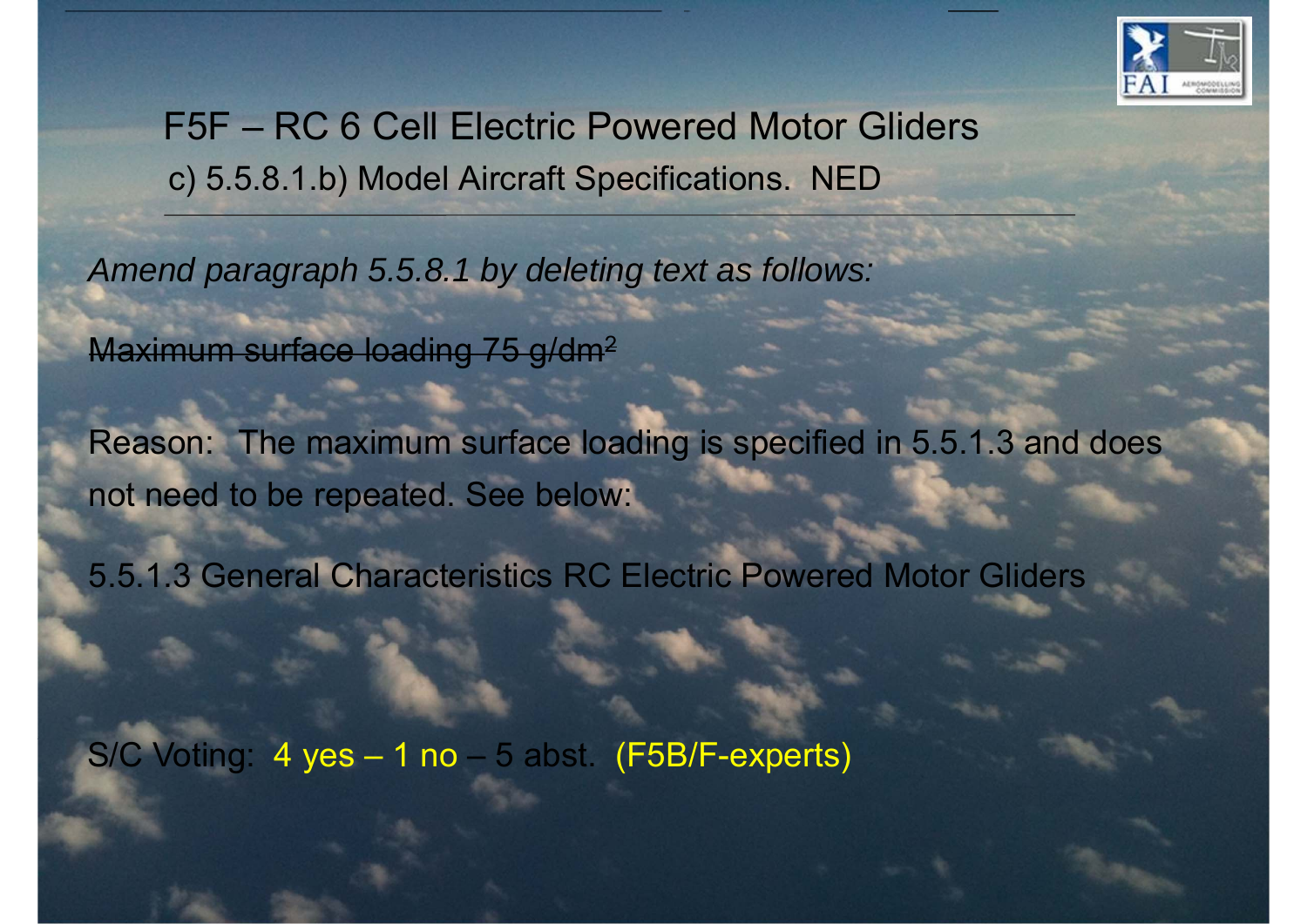

F5F – RC 6 Cell Electric Powered Motor Gliders d) 5.5.8.1.b) Model Aircraft Specifications. NED

*Amend paragraph 5.5.8.1 as follows:* 

Maximum surface area <del>36 dm<sup>2</sup></del> 26.66 dm 2

Limitation of energy by an electronic limiter that stops the motor max 1300 watt-min (>36dm 2) or 1000 watt-min ( 26.66 <> 36dm 2). The limiter is checked by the organiser during the contest. If a logger is used, the data shall be retrieved during or immediately after the flight. With the logger, 1 (one) point is deducted for every 3 (three) watt-min used over the limit. For model aircraft between 26.66 dm 2 and 36dm 2 300 watt-min shall be added to the energy used.

S/C Voting: 4 yes – 0 no – 6 abst. (F5B/F-experts)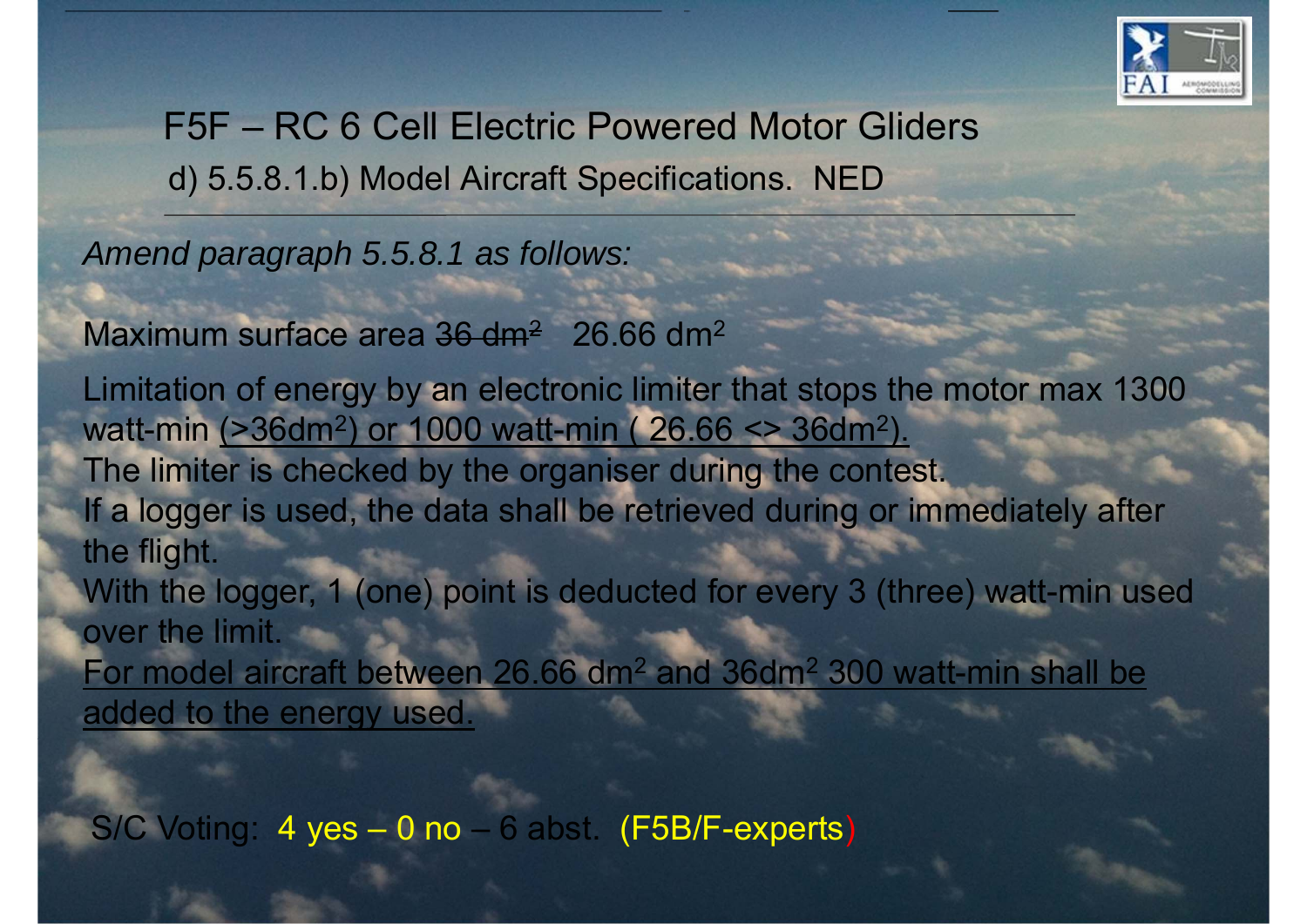

#### F5J – RC Electric Thermal Duration Gliders e) 5.5.11.1.1 Definition HUN

Any airborne device that uses airborne sensors to actuate any control surface are prohibited. Stability systems as allowed in the F5 General Rules 5.5.1.3.e are prohibited

Any technological device used to aid in supplying data of the air's condition or direct feedback of the model's flight status is prohibited during the flight.

P. e. telephones, walkie-talkies, telemetry of airspeed, temperatures dedecting devices, obtical aids, etc.

*Technical Secretary Note: This proposal is ruled invalid since the General Rule B.1.1 e) exists for all disciplines and classes, except where there are exceptions which may be stated in the applicable Volume*

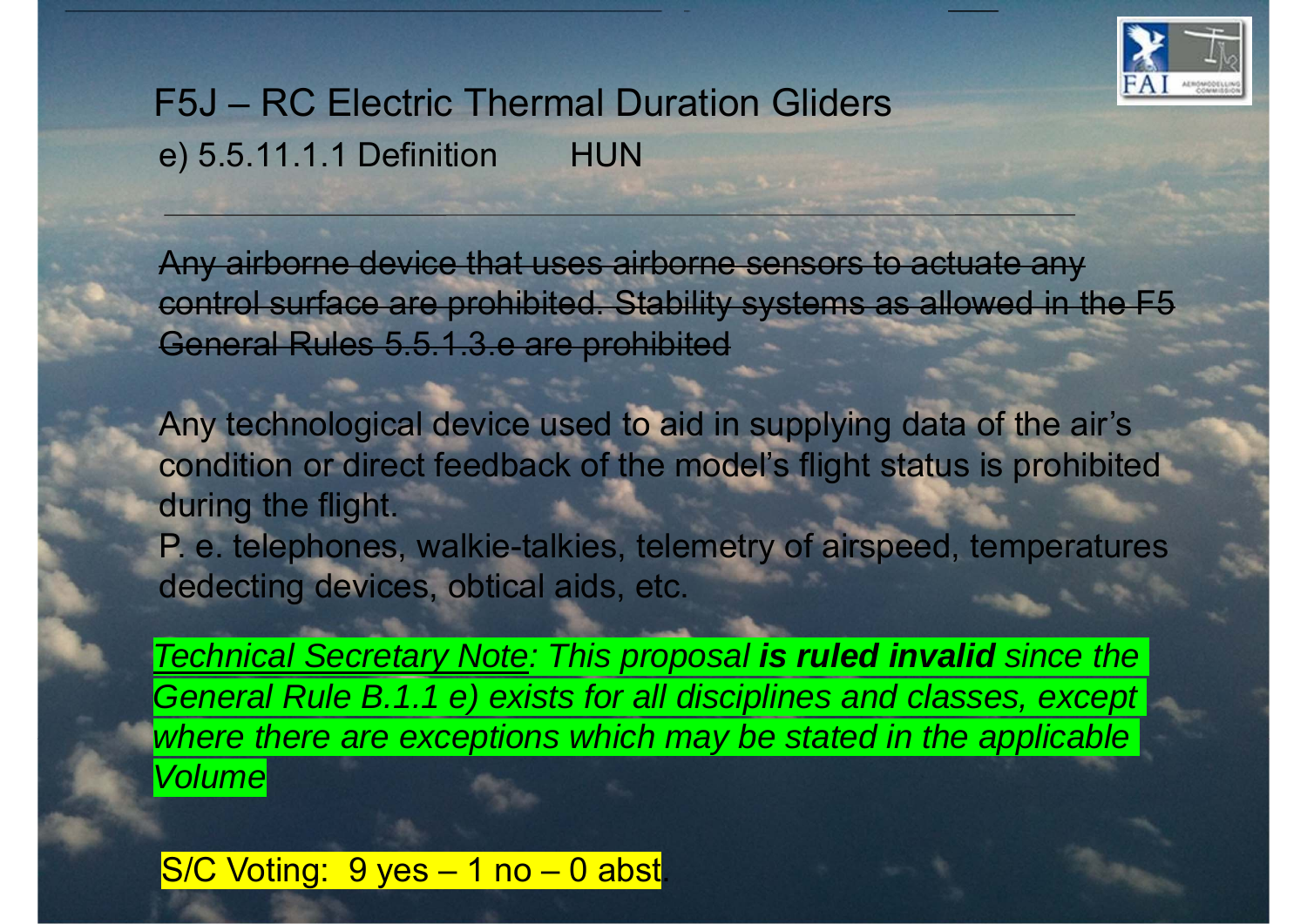

### F5J – RC Electric Thermal Duration Gliders f) 5.5.11.1.3 Characteristics HUN

iii) To reset the start height displayed to "---" if the motor is restarte d at any time during the flight. **In this case (start height displayed to "---"), the result of the flight is 0 and the 0 result cannot be dropped from total score.** 

S/C Voting: 9 yes - 1 no - 0 abst.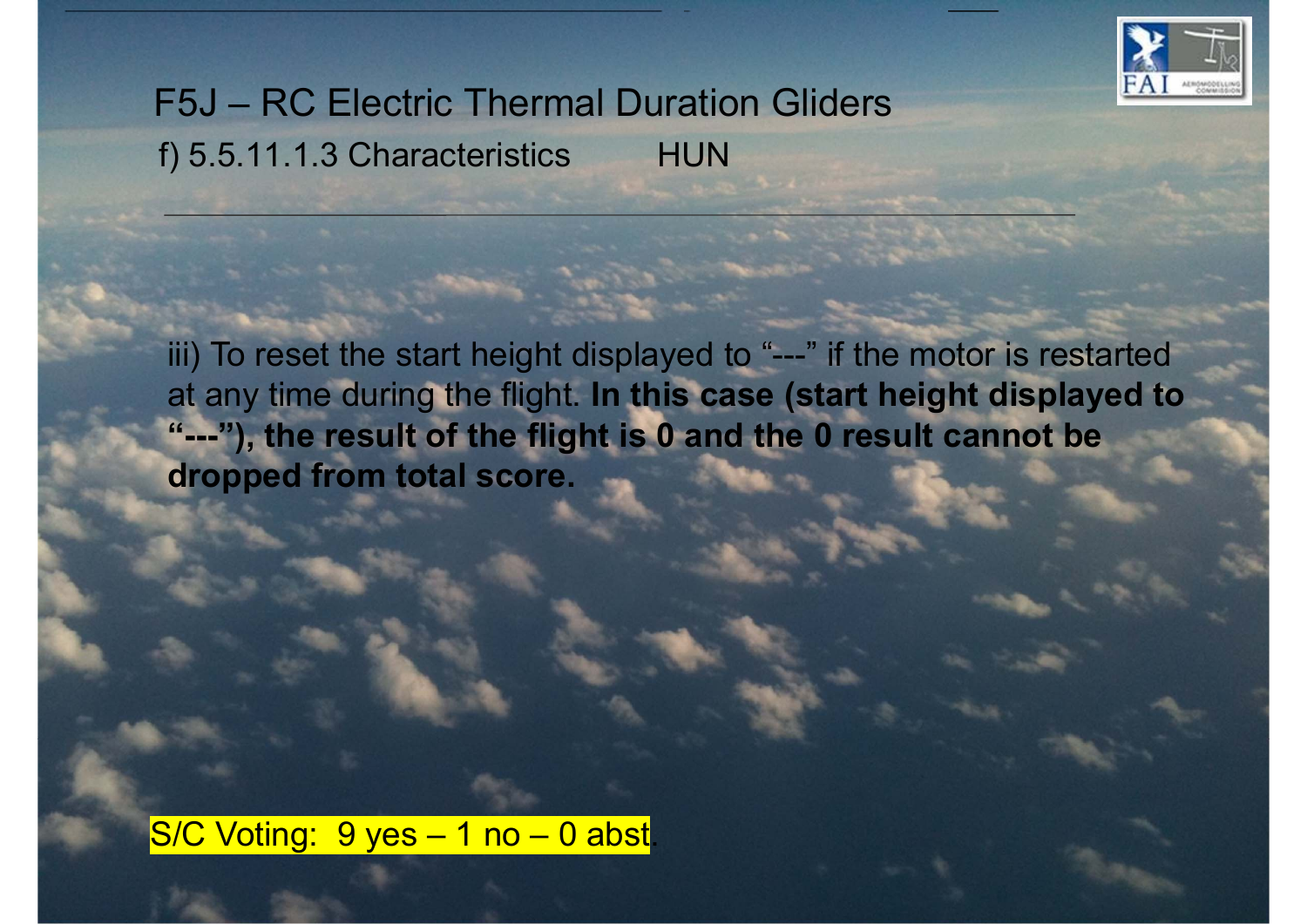

#### F5J – RC Electric Thermal Duration Gliders g) 5.5.11.1.3 Characteristics HUN

iv) The competitor must use an altimeter (AMRT) and firmware in which the last 3 contest flights data of one competition day are stored in the memory. The competitor is obliged to hand out his AMRT for checking or computer download of the data of last 3 contest flight of the actual day when so requested by the CD.

……*Technical Secretary Note 2: This proposal is ruled invalid for the moment, since the General Rule A.10.1 f) states: Proposals which introduce new electronic devices for use in competition or which make amendments to the operation or specifications of existing electronic devices must be reviewed by the EDIC Working Group. The review by the EDIC WG Chairman must be sent to CIAM Bureau, S/C Chairman concerned and NAC delegates in writing prior to the Technical Meeting and Plenary Meeting.8*

S/C Voting: 8 yes - 2 no - 0 abst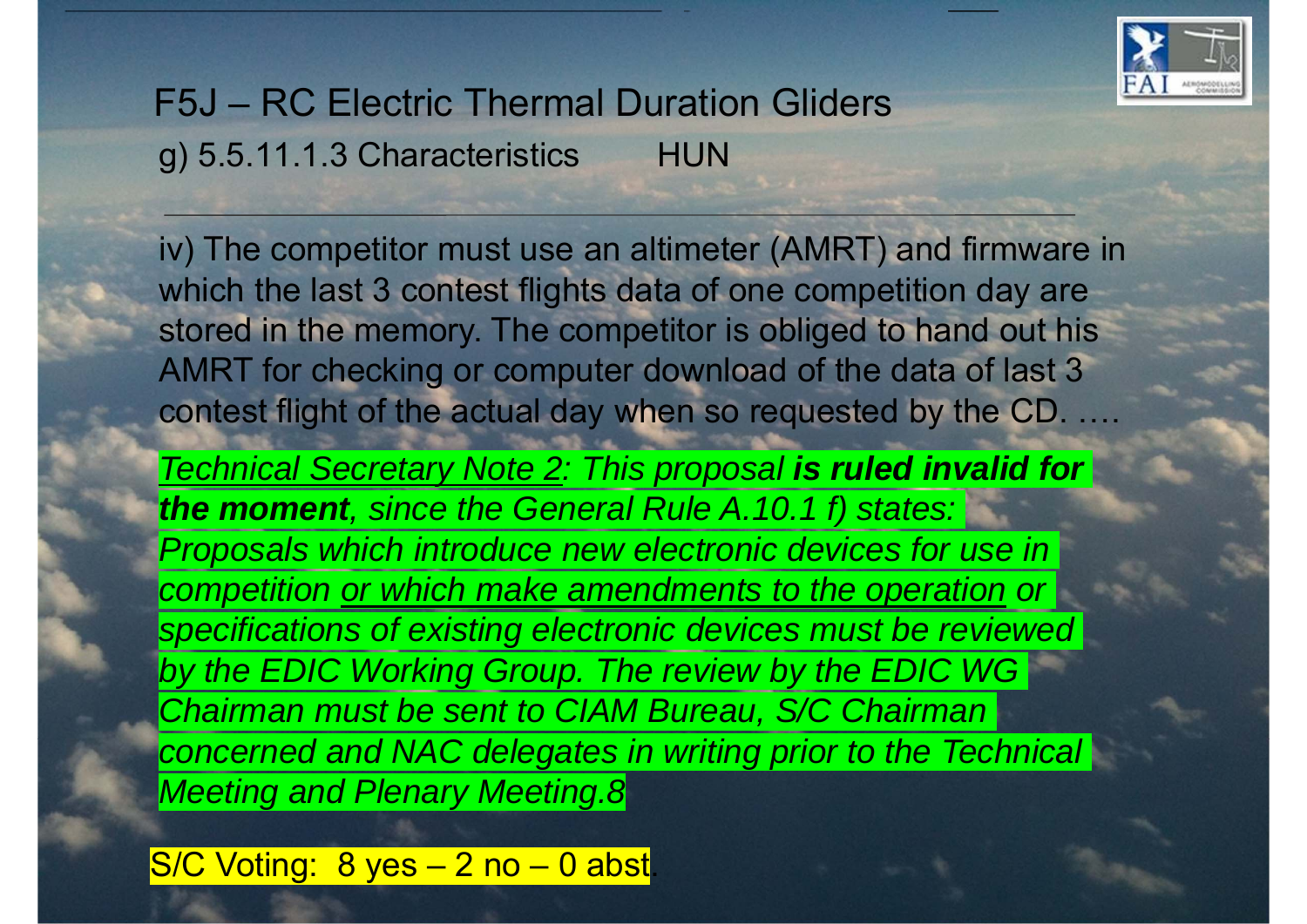

# F5J – RC Electric Thermal Duration Gliders h) 5.5.11.3.1 The Flying Site HUN

f) A competitor or his helper can use 1 piece of simple tape wind indicator. The tape dimension must be max. 20 mm x 2 m, mounted on a rod of diameter max. 10 mm and length max. 1m. Any other indicators, testers (for temperature, pressure, wind test etc.) passive or active in the competition (starting, landing and safety corridor) area are not allowed. Explosive indicators are not allowed.

S/C Voting: 7 yes - 2 no - 0 abst.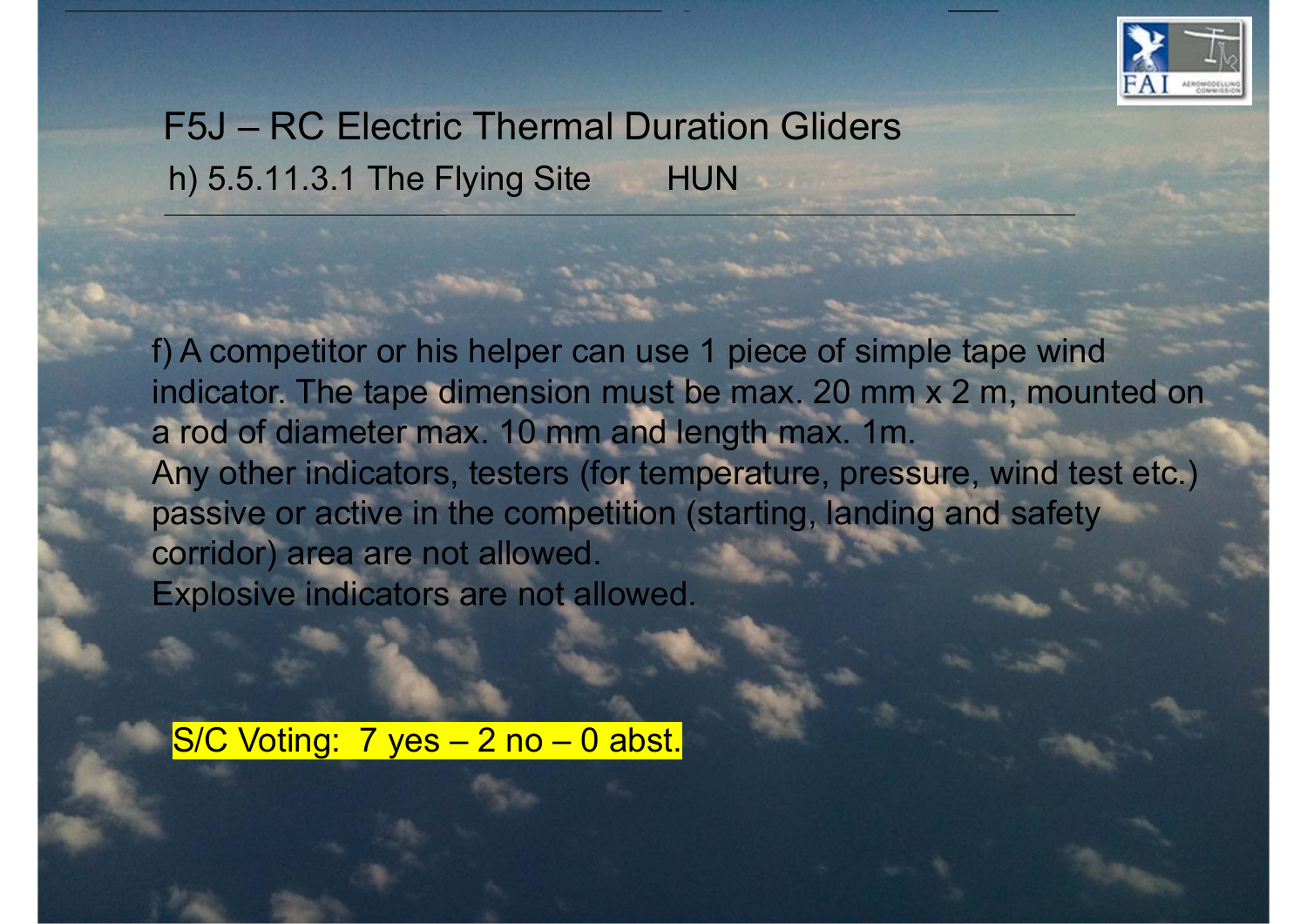

F5J – RC Electric Thermal Duration Gliders i) 5.5.11.6 Re-flights HUN

The competitor is entitled to a re-flight if:

iii) the attempt has not been judged by the timekeeper, provided that the helper or the competitor has informed the timekeeper about the position of the model a reasonable time before landing; if this is not done, the competitor is not entitled to a re-flight if his attempt has not been judged by the timekeeper, **and the result of the flight is zero**.;

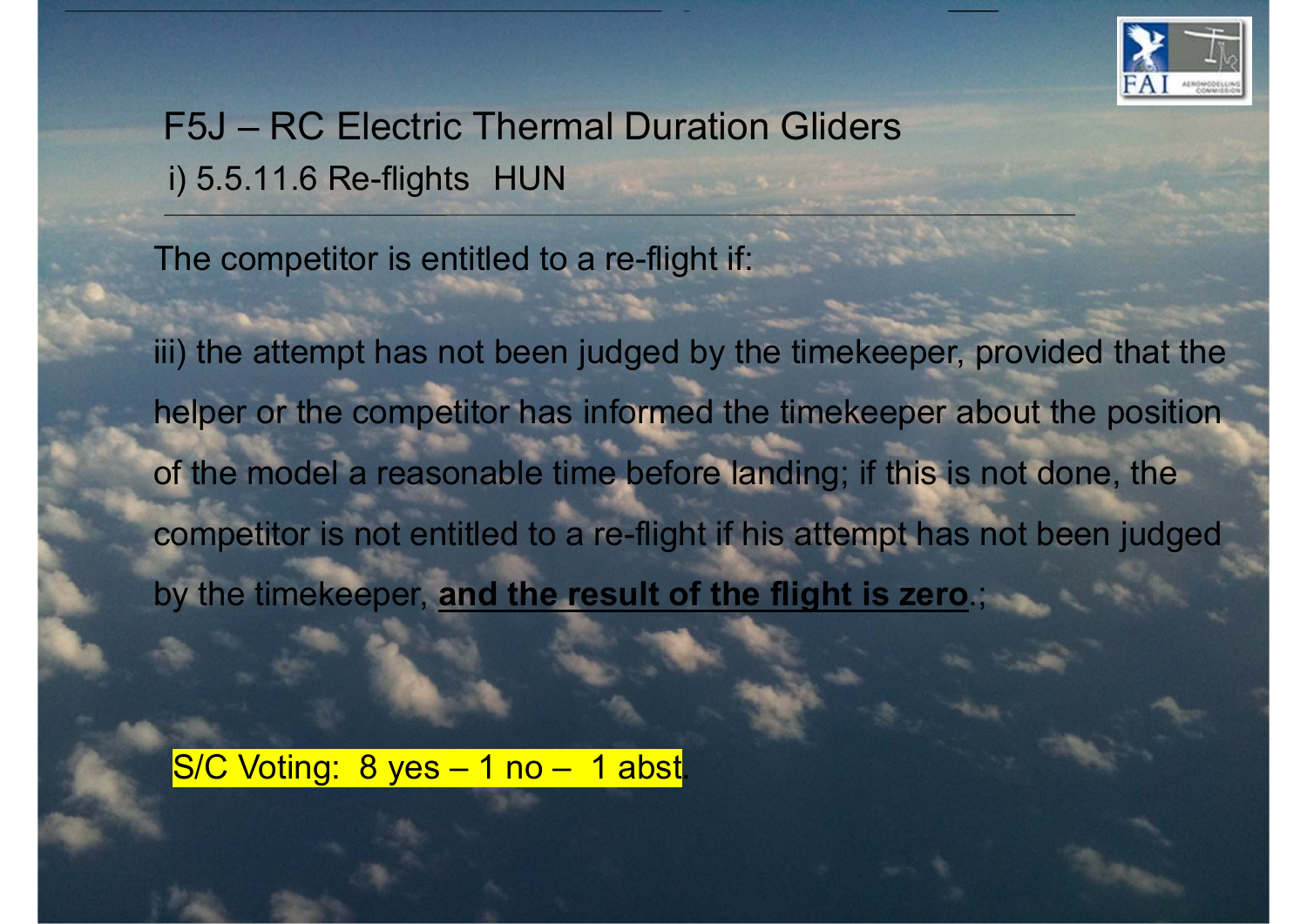

## F5J – RC Electric Thermal Duration Gliders j) 5.5.11.11 Flight (new section). AUT

Throughout the whole flight, the pilot and his helper(s) must be in a 10 metre wide rectangular area from the starting line to 10 m behind the landing point, the centre of which is formed by a straight line between starting point and landing point. A penalty of 100 points will be applied for any breach of this rule.



#### $S/C$  Voting: 7 yes  $-2$  no  $-1$  abst.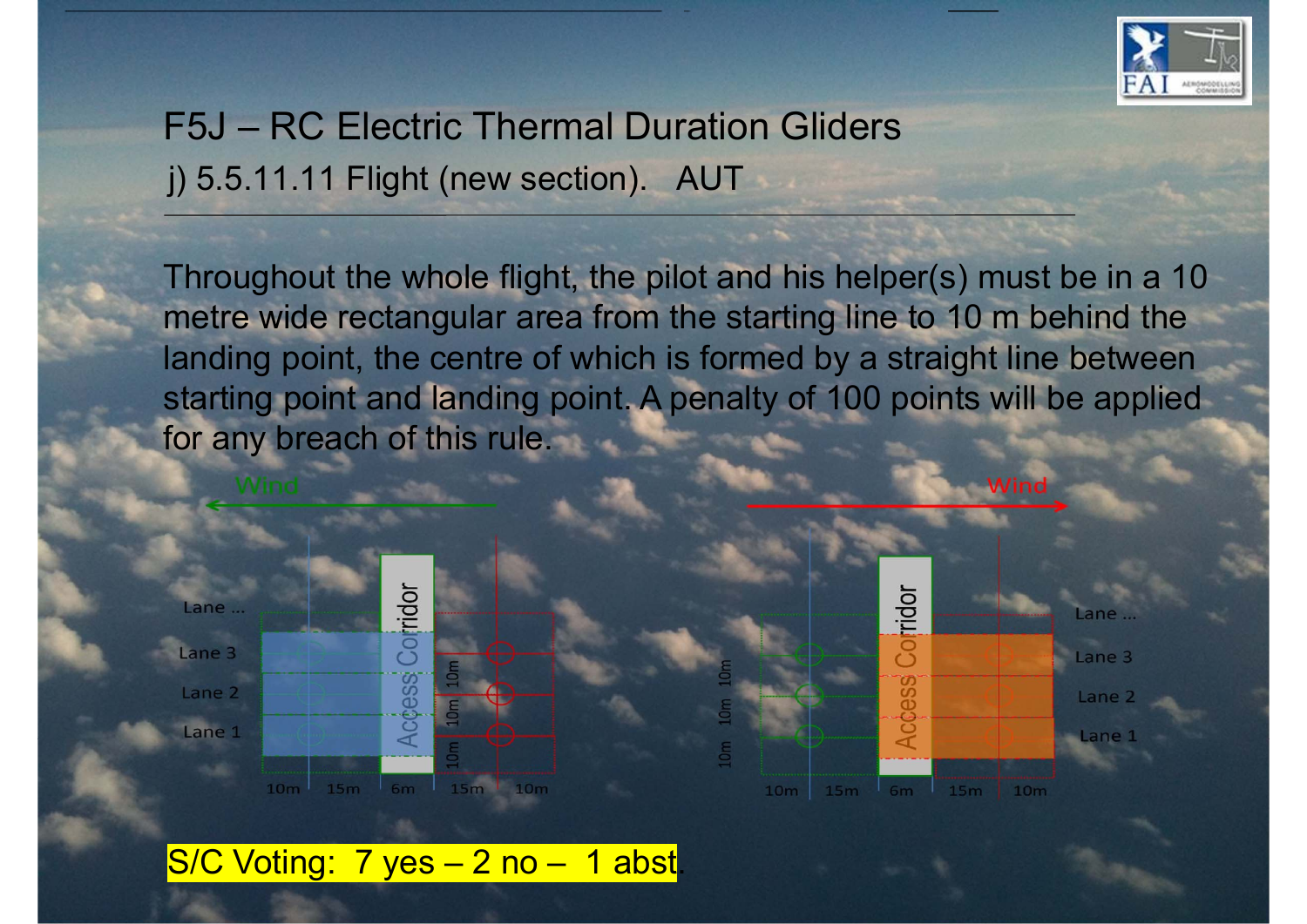

F5L – New Class: Thermal Gliders with Electric Motor k) refer to Annex 7e to complete rules. AUT

Reason: Soon after the introduction of the nowadays very popular class "RES" (F3L from 2022 on) the rubber bungee and towline used for starting the model were replaced by an electric motor with limited runtime and/or stop at a given height by a logger.

S/C Voting: 8 yes – 2 no – 0 abst.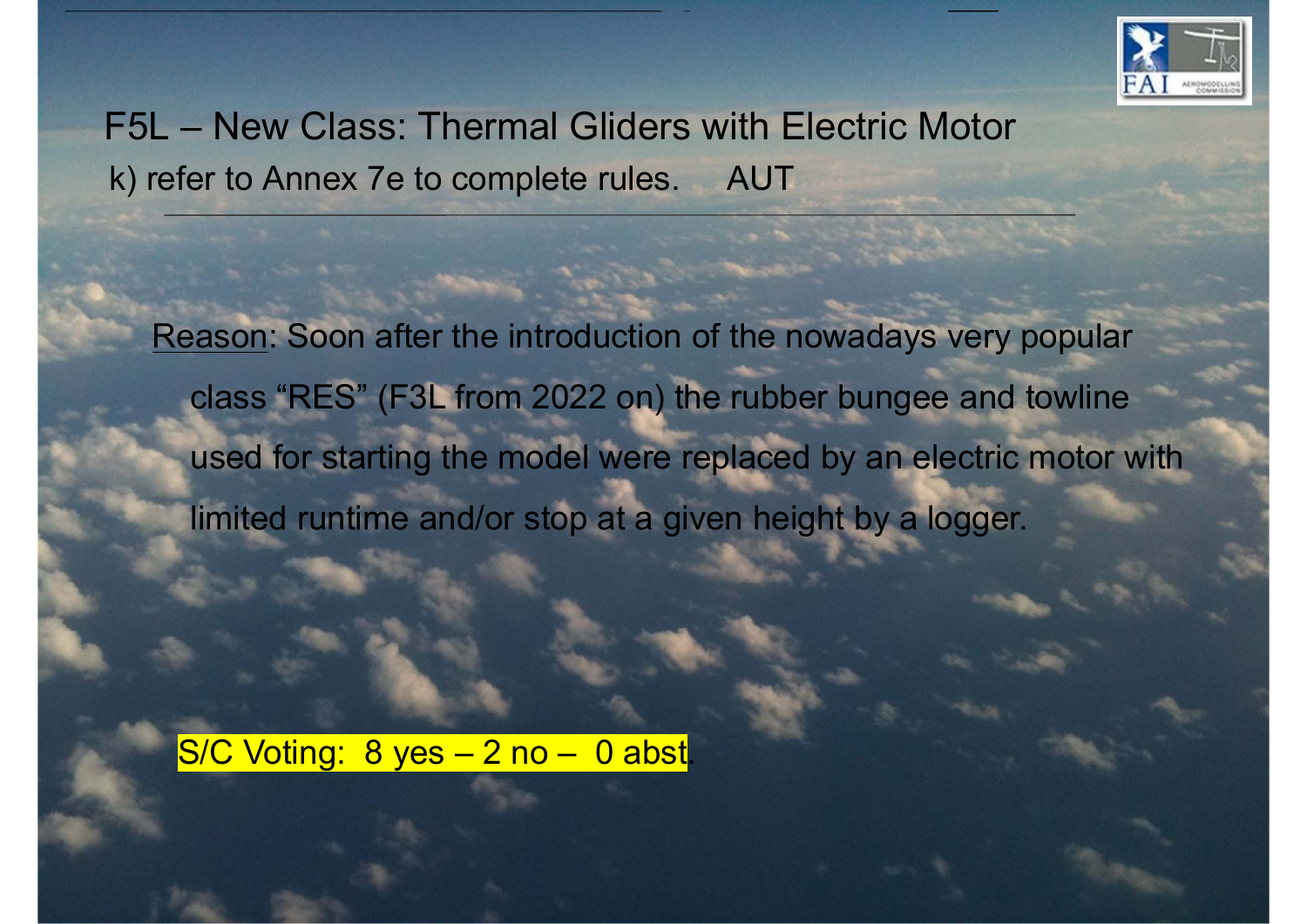

F5B – RC Electric Powered Multi Task Glider l) 5.5.4.1 Definition GER

*Add a new subpart j) at the end of the section as shown below:*

**j) In addition to rule 5.5.1.3 d) the following electronic systems are allowed:**

**- Any kind of telemetry that is not prohibited by rule 5.5.1.3 e )**

**- Systems that log the energy used during climbs**

**- Variometer**

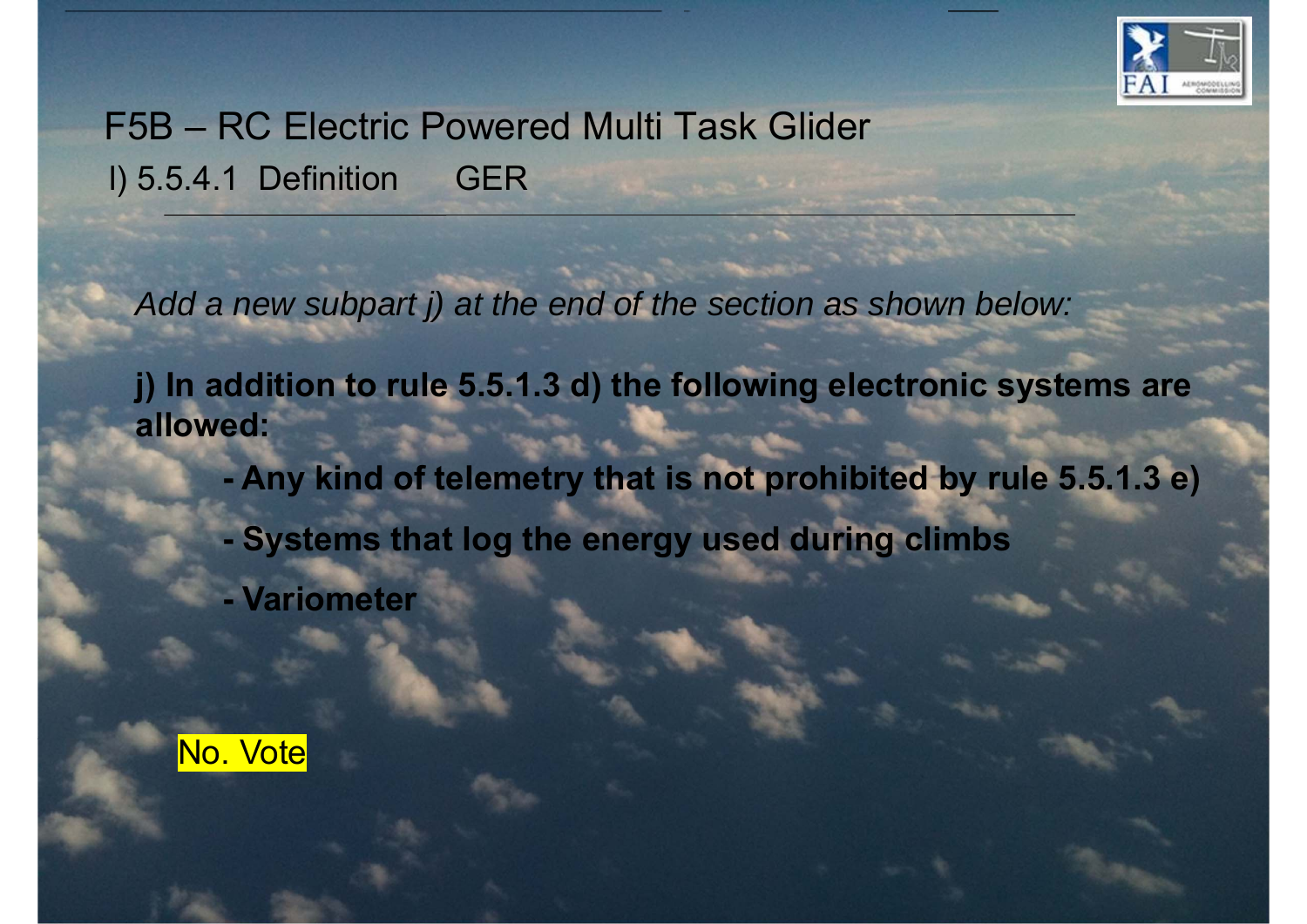

#### F5J – RC Electric Thermal Duration Gliders m) 5.5.11.12 Scoring CIAM Bureau

In case the total score after deduction of the penalties is negative, a zero (0) score will be recorded. The same total score will be used for individuals and team classifications.